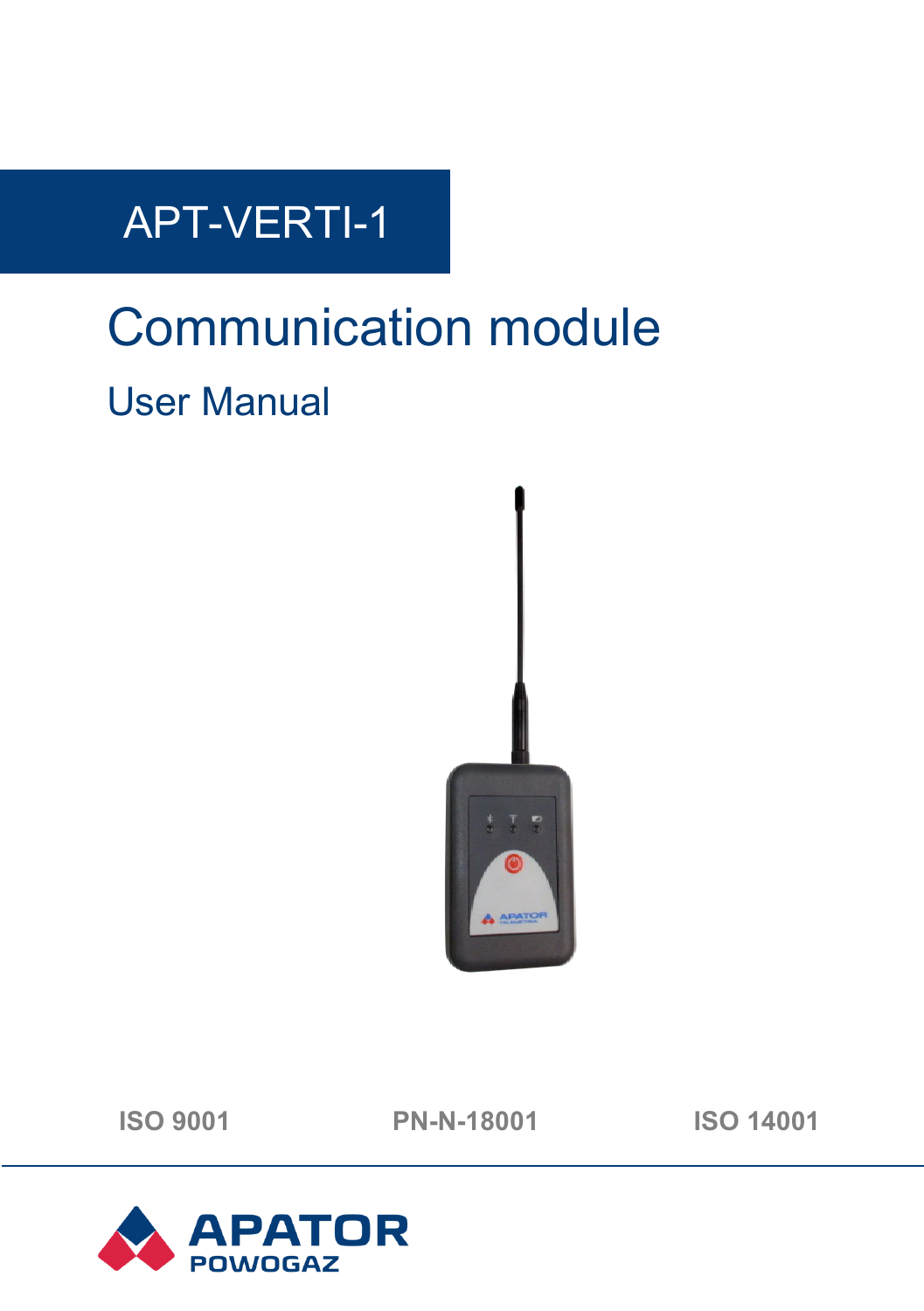## **Table of contents**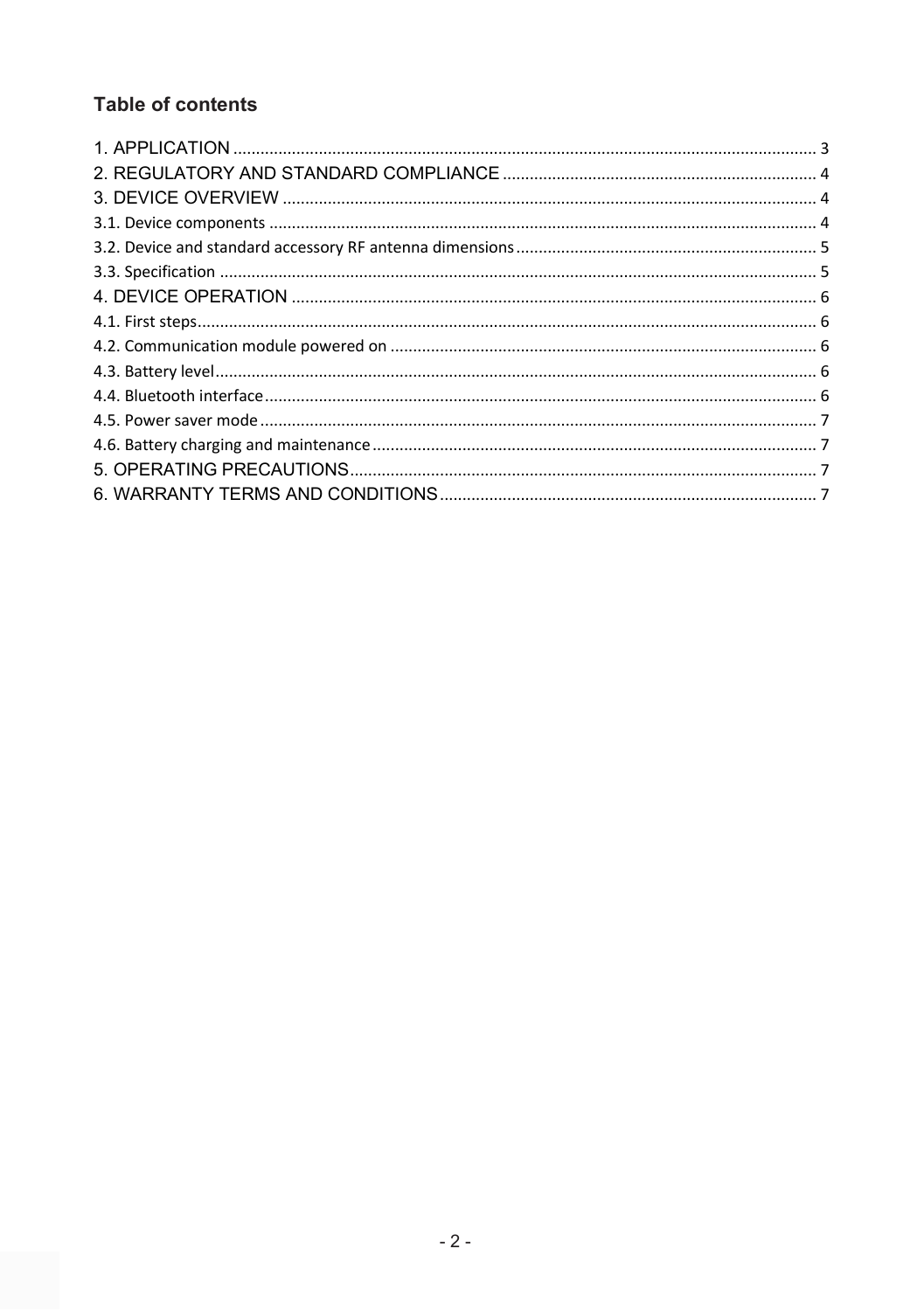### <span id="page-2-0"></span>**1. APPLICATION**

The APT-VERTI-1 communication module is an RF intermediate transmission device between the RF data output meter modules and the meter-reading collector's app installed on a mobile device. The primary function of the communication module is to convert the data signals between an RF interface operating in the ISM 868 MHz band and a Bluetooth/USB interface.

When coupled with the meter-reading collector's app, the communication module can:

- receive RF data frames in areas of high RF meter output traffic.
- reconfigure meter RF module profile settings.

Table of APT-VERTI-1 communication module compatibility with Apator Powogaz RF modules

|                 | Meter name                                                                                                   | Supported operating modes |                                                    |
|-----------------|--------------------------------------------------------------------------------------------------------------|---------------------------|----------------------------------------------------|
| Device name     |                                                                                                              | Readout<br>(T1)           | Configuration<br>(installation &<br>servicing: T2) |
| APT-WMBUS-NA-1  | All AP water meters with universal module pre-<br>equipped counters                                          | $\times$                  | $\times$                                           |
| AT-WMBUS-16-2   | JS1,6 to 4-02 smart                                                                                          | $\times$                  | $\times$                                           |
| AT-WMBUS-19     | JS6,3 to 16 master                                                                                           | $\times$                  | $\times$                                           |
| APT-03A-1       | JS1,6 to 4-02 smart                                                                                          | $\times$                  | $\times$                                           |
| APT-O3A-2       | SV-RTK 2,5 to SV-RTK 16                                                                                      | $\times$                  | $\times$                                           |
| APT-O3A-3       | JS6,3 to 16 master                                                                                           | $\times$                  | $\times$                                           |
| APT-O3A-4       | MWN40 to 300                                                                                                 | $\times$                  | $\times$                                           |
| APT-03A-5       | MWN40 to 300 IP68                                                                                            | $\times$                  | $\times$                                           |
| APT-O3A-6       | JS1,6 to 4-02 smart, Metra version                                                                           | $\times$                  | $\times$                                           |
| AT-WMBUS-17     | SV-RTK 2.5 to SV-RTK 16                                                                                      | $\times$                  | $\times$                                           |
| AT-WMBUS-18-AH  | MWN40 to 125 IP68                                                                                            | $\times$                  | $\times$                                           |
| AT-WMBUS-18-BH  | MWN150 to 300 IP68                                                                                           | $\times$                  | $\times$                                           |
| AT-WMBUS-01     | Legacy water meter versions                                                                                  | $\times$                  |                                                    |
| AT-WMBUS-04     | All AP water meters with NK transmitters or<br>water meters pre-equipped for an AT-<br>WMBUS-NE pulse module | $\times$                  |                                                    |
| AT-WMBUS-07     | Legacy water meter versions                                                                                  | $\times$                  |                                                    |
| AT-WMBUS-08     | JS1,6 to 4-02 smart                                                                                          | $\times$                  |                                                    |
| AT-WMBUS-09     | MWN40 to 125                                                                                                 | $\times$                  |                                                    |
| AT-WMBUS-10     | MWN150 to 300                                                                                                | $\times$                  |                                                    |
| AT-WMBUS-11     | JS3,5 to 10; MP40 to 100; JS50 to 100                                                                        | $\times$                  |                                                    |
| AT-WMBUS-11-2   | JS6,3 to 16 master                                                                                           | $\times$                  |                                                    |
| AT-WMBUS-Mr-01  | Elf compact heat meter                                                                                       | $\times$                  |                                                    |
| AT-WMBUS-Mr-01Z | Elf compact heat meter                                                                                       | $\times$                  |                                                    |
| AT-WMBUS-Mr-02  | LQM                                                                                                          | $\times$                  |                                                    |
| AT-WMBUS-Mr-02Z | <b>LQM</b>                                                                                                   | $\times$                  |                                                    |
| AT-WMBUS-Mr-10  | Faun calculator                                                                                              | $\times$                  |                                                    |
| E-ITN-30-5      | Geat cost allocator                                                                                          | $\times$                  |                                                    |
| E-ITN-30-51     | Geat cost allocator                                                                                          | $\times$                  |                                                    |
| E-ITN-30-6      | Geat cost allocator                                                                                          | $\times$                  |                                                    |
| Ultrimis        | <b>Ultrasonic Water Meter</b>                                                                                | $\times$                  |                                                    |
| AT-WMBUS-05-1   | Retransmitter                                                                                                | $\times$                  |                                                    |
| AT-WMBUS-05-2   | Retransmitter                                                                                                | $\times$                  |                                                    |
| AT-WMBUS-05-3   | Retransmitter                                                                                                | $\times$                  |                                                    |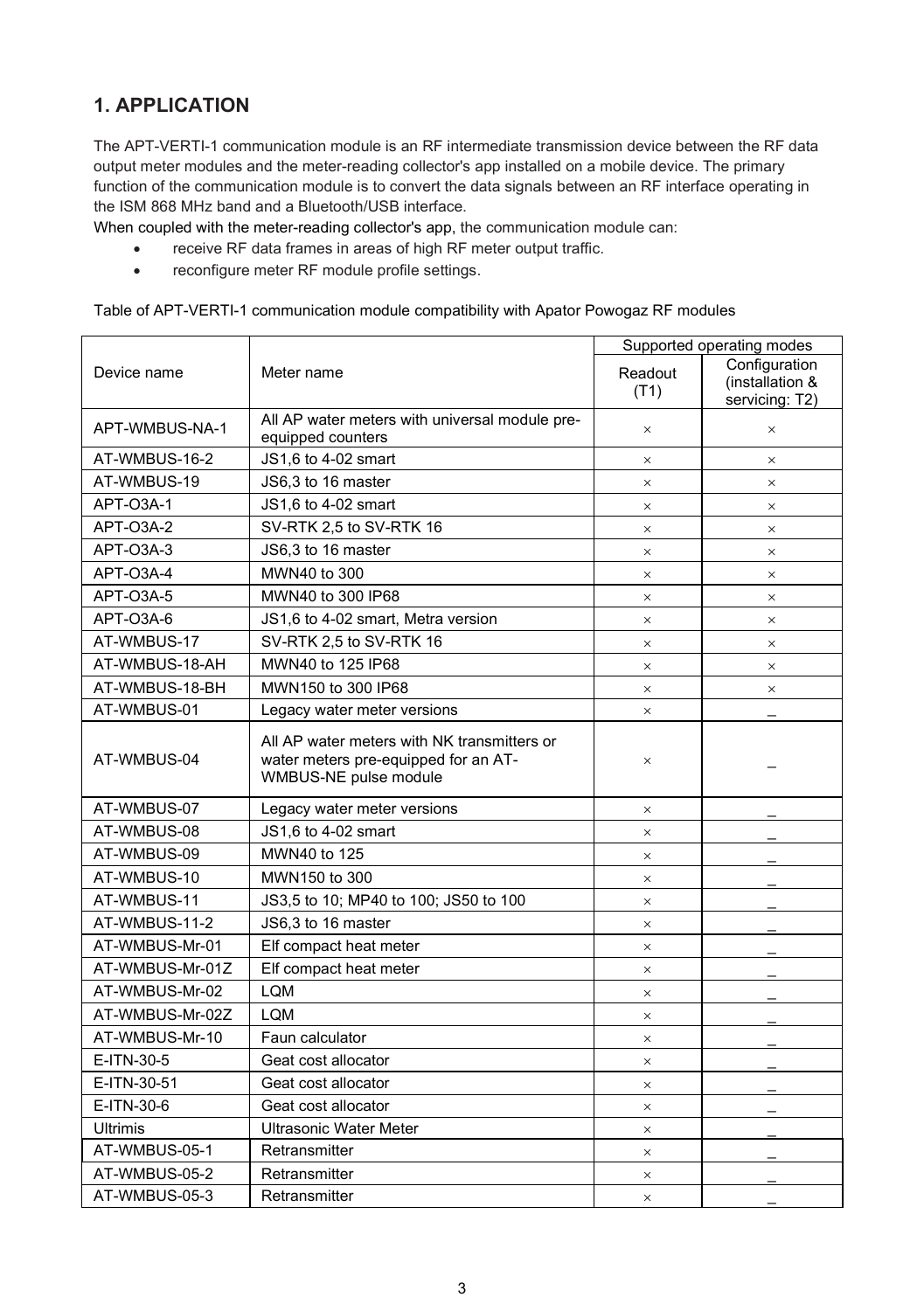| -WM.<br>ハム<br>- ---<br>.<br>Reuansmuer<br>---<br>ົ້າ–ບພ<br>$\overline{\phantom{a}}$<br>.<br>__<br>. . |  | $\overline{\phantom{a}}$ |
|-------------------------------------------------------------------------------------------------------|--|--------------------------|
|-------------------------------------------------------------------------------------------------------|--|--------------------------|

The APT-VERTI-1 enhances the success rate of RF communication data frame reading. This mode of operation gives up to a 10% improvement in conflicting data frame recovery (depending on the network traffic intensity).

#### <span id="page-3-0"></span>**2. REGULATORY AND STANDARD COMPLIANCE**

Apator Powogaz S.A. hereby declares that this product meets the requirements of the following reference regulations and standards:

- − 2014/53/EU Radio Equipment Directive (RED)
- − 2011/65/EU RoHS
- − PN-EN 13757 Communication systems for meters and remote reading of meters. Parts 1-4
- − Supports Wireless M-Bus
- − This device has received the  $\mathsf{C}\,\mathsf{E}$  mark
- − Cooperates with devices working in OMS standard

#### <span id="page-3-1"></span>**3. DEVICE OVERVIEW**

The communication module comprises an electronic system and a power supply battery, both housed in a plastic enclosure. The communication module features the following data interfaces: Mini USB and an RP-SMA-compliant RF antenna; the communication module also features three LED indicators and an On/Off/Bluetooth selector button. The communication module works only with the RF antenna connected.



<span id="page-3-2"></span>3.1. Device components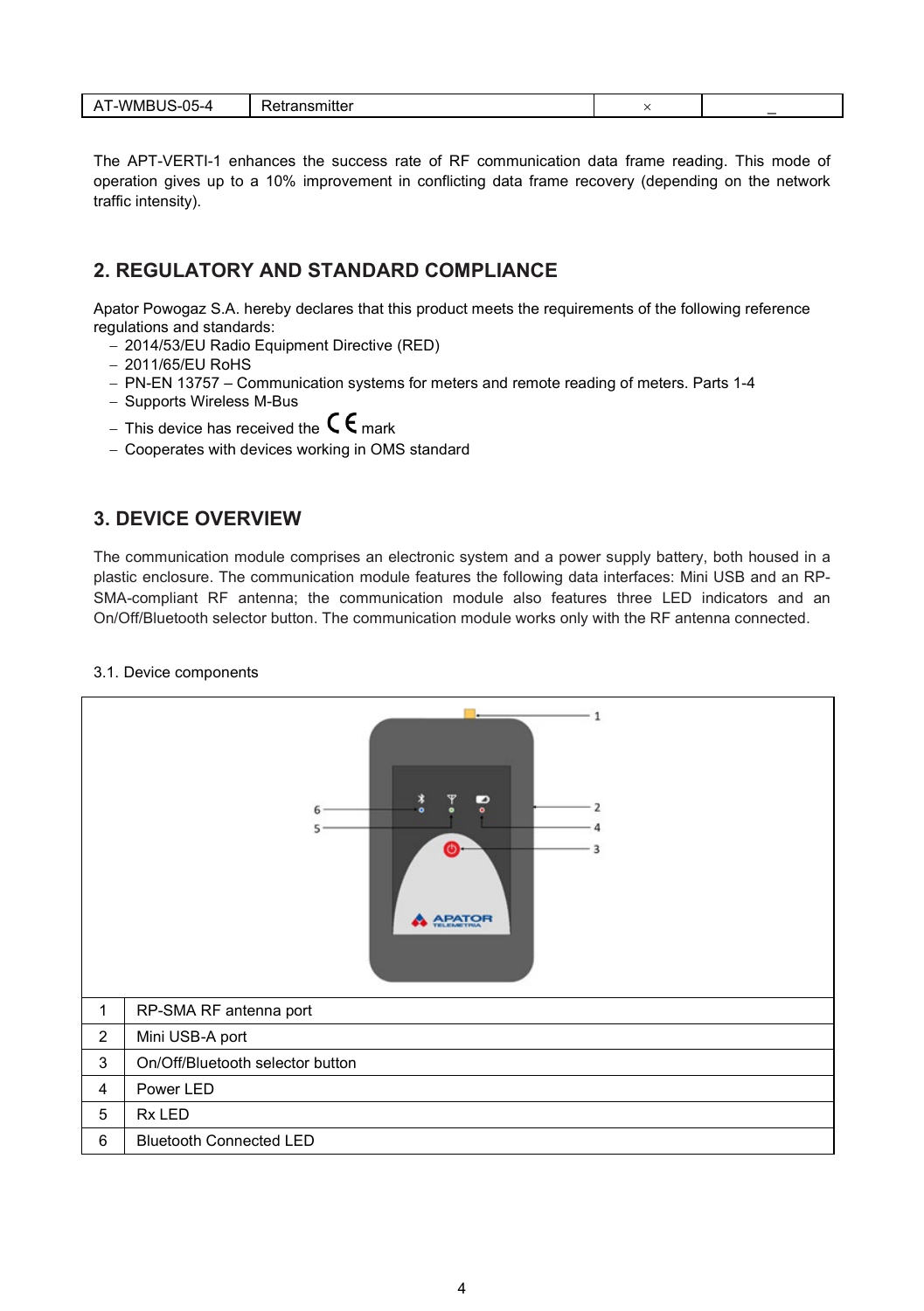#### <span id="page-4-0"></span>3.2. Device and standard accessory RF antenna dimensions



#### <span id="page-4-1"></span>3.3. Specification

| <b>Wireless M-Bus</b>                  |                                  |  |  |  |
|----------------------------------------|----------------------------------|--|--|--|
| T1 mode                                | 868.950 MHz                      |  |  |  |
| T <sub>2</sub> mode                    | 868.300 MHz                      |  |  |  |
| Transmitter power output               | 14 dBm (25 mW)                   |  |  |  |
| Receiver sensitivity                   | $-110$ dBm                       |  |  |  |
| <b>Bluetooth</b>                       |                                  |  |  |  |
| Transmitter power output               | 4 dBm (2.5 mW)                   |  |  |  |
| Range                                  | max 10 m                         |  |  |  |
| Profile                                | Serial port                      |  |  |  |
| Class                                  | $\overline{2}$                   |  |  |  |
| Power supply and operation             |                                  |  |  |  |
| Battery pack                           | Li-ion                           |  |  |  |
| Battery support time at full charge    | 24 h                             |  |  |  |
| Battery charging time                  | 6h                               |  |  |  |
| Automatic power-off                    |                                  |  |  |  |
| Minimum battery declared capacity life | 2 years max.                     |  |  |  |
| <b>Ambient temperature</b>             |                                  |  |  |  |
| Operating temperature range            | $0^{\circ}$ C to 55 $^{\circ}$ C |  |  |  |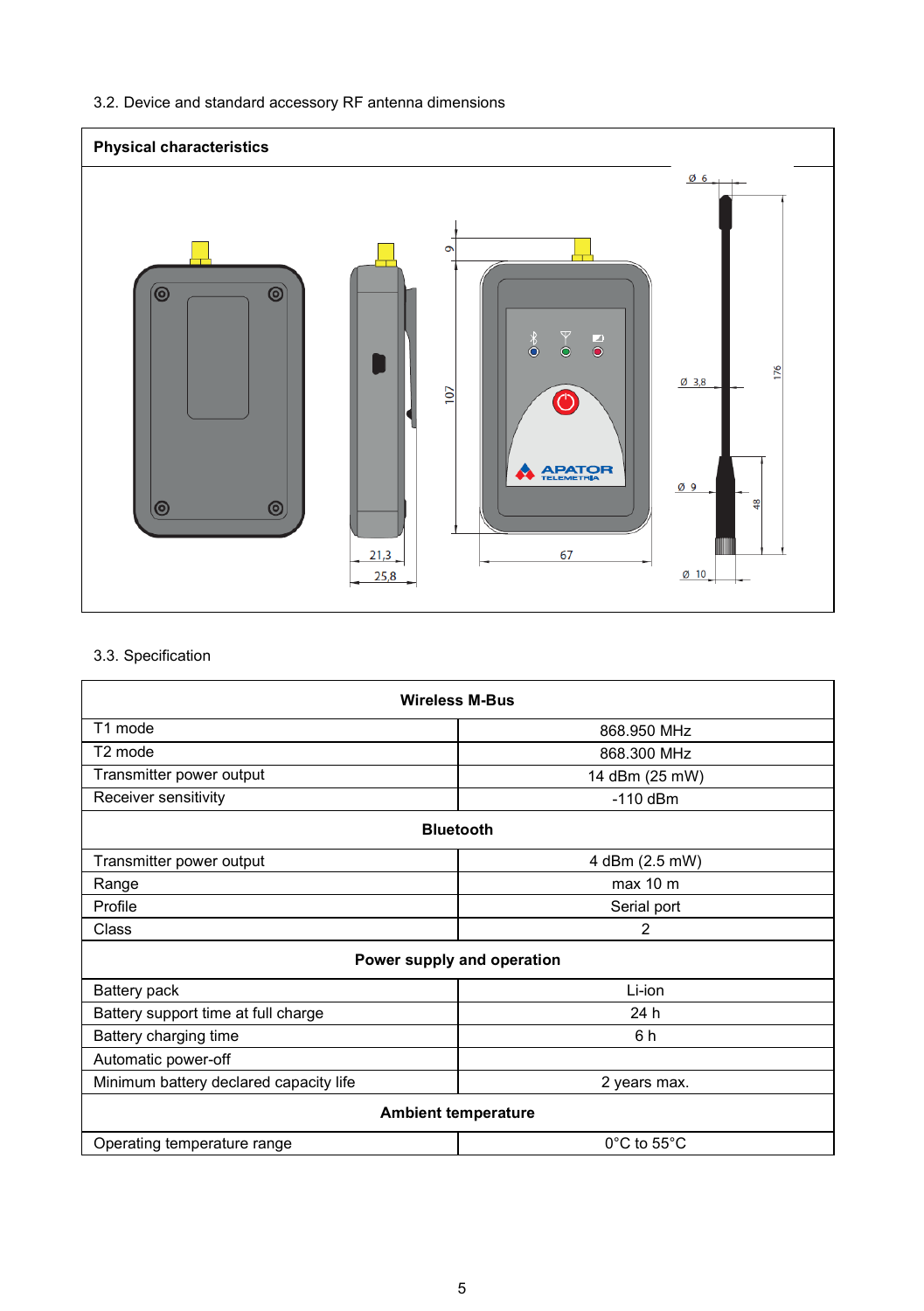| Data interfaces           |                                          |  |  |
|---------------------------|------------------------------------------|--|--|
| RP-SMA                    | 868 MHz RF antenna connector             |  |  |
| Mini USB A                | PC data communication & battery charging |  |  |
| Weight                    |                                          |  |  |
| 130 <sub>g</sub>          |                                          |  |  |
| Ingress protection rating |                                          |  |  |
| IP <sub>30</sub>          |                                          |  |  |

#### <span id="page-5-0"></span>**4. DEVICE OPERATION**

<span id="page-5-1"></span>4.1. First steps



4.2. Communication module powered on

<span id="page-5-2"></span>

To begin using the communication module, first switch it on. Press and hold the On/Off/Bluetooth selector button (3) for 1 second to do this. The communication module will be on after all three LEDs blink once.

The RF receiver is active when the green LED (5) is on. Each RF data frame successfully received via Wireless M-Bus is indicated by the same LED switching off for a brief moment.

<span id="page-5-3"></span>4.3. Battery level



The battery level is indicated by the red LED (4) and directly proportional to the red LED light time in 1-second long cycles.

<span id="page-5-4"></span>4.4. Bluetooth interface



Connecting a mobile terminal to the communication module requires a standard Bluetooth pairing procedure:

- 1. Keep the Bluetooth-enabled mobile terminal within 10 m of the APT-VERTI-1 communication module.
- 2. Switch on the APT-VERTI-1 Bluetooth interface. Briefly depress the On/Off/Bluetooth selector button (3). The blue LED (6) will flash when the Bluetooth interface is on.
- 3. Operate the mobile terminal menu to pair the device with the communication module. If unable to pair, see the mobile terminal operating manual. The default Bluetooth PIN is "0000".

The blue LED (6) will stay on steadily when the mobile terminal is paired with the communication module.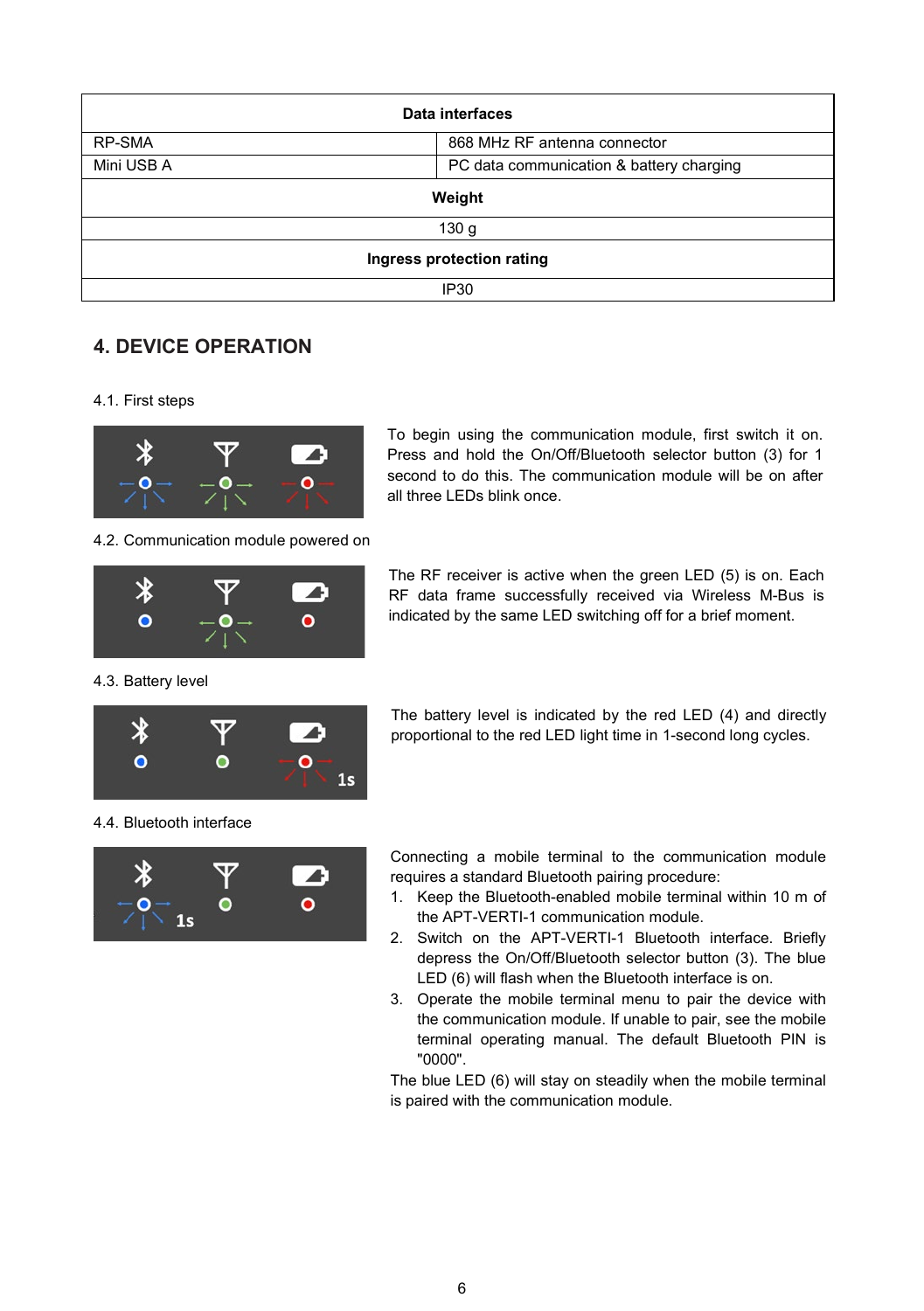#### <span id="page-6-0"></span>4.5. Power saver mode



The communication module features a power saver mode. If left on without the Bluetooth interface paired and/or the USB port connected to an external device, the communication module powers off automatically.

The time to automatic power off is 15 minutes.

#### <span id="page-6-1"></span>4.6. Battery charging and maintenance



Due to the performance characteristics of lithium-ion battery packs, avoid leaving the APT-VERTI-1 communication module with the battery drained for too long. Otherwise, the battery service life will be reduced. The battery is deeply discharged when the red LED (4) blinks briefly every 10 seconds. The communication module cannot be powered on when this happens.



Recharge the battery by connecting the APT-VERTI-1 communication module to ether of the following:

- a USB port of a PC;
- a USB car charger:

a mains outlet via an USB power adapter.

The power source must output 5 V with a minimum charging current of 500 mA.



The battery recharging time from a deep discharge is up to 6 hours.

Caution: Use the battery strictly as specified here to enjoy its maximum service life. The battery can only be replaced by an authorized service centre of the manufacturer.

#### <span id="page-6-2"></span>**5. OPERATING PRECAUTIONS**



Protect the product against shocks and damage during transport. Store between 0°C and 25°C. Verify that the battery has been fully charged before operating the product. Switch on the product before use. Switch off the product when not in use. Operate the product at ambient temperatures and the conditions specified in this User Manual.



Do not dispose of with regular waste/trash. Return the product to a WEEE collection point for disposal. Help protect the natural environment.

#### <span id="page-6-3"></span>**6. WARRANTY TERMS AND CONDITIONS**

The manufacturer guarantees proper performance of the communication module for the duration specified in § 2 of the Apator-Powogaz General Warranty Terms & Conditions only if the conditions for transport, storage and operation are followed.